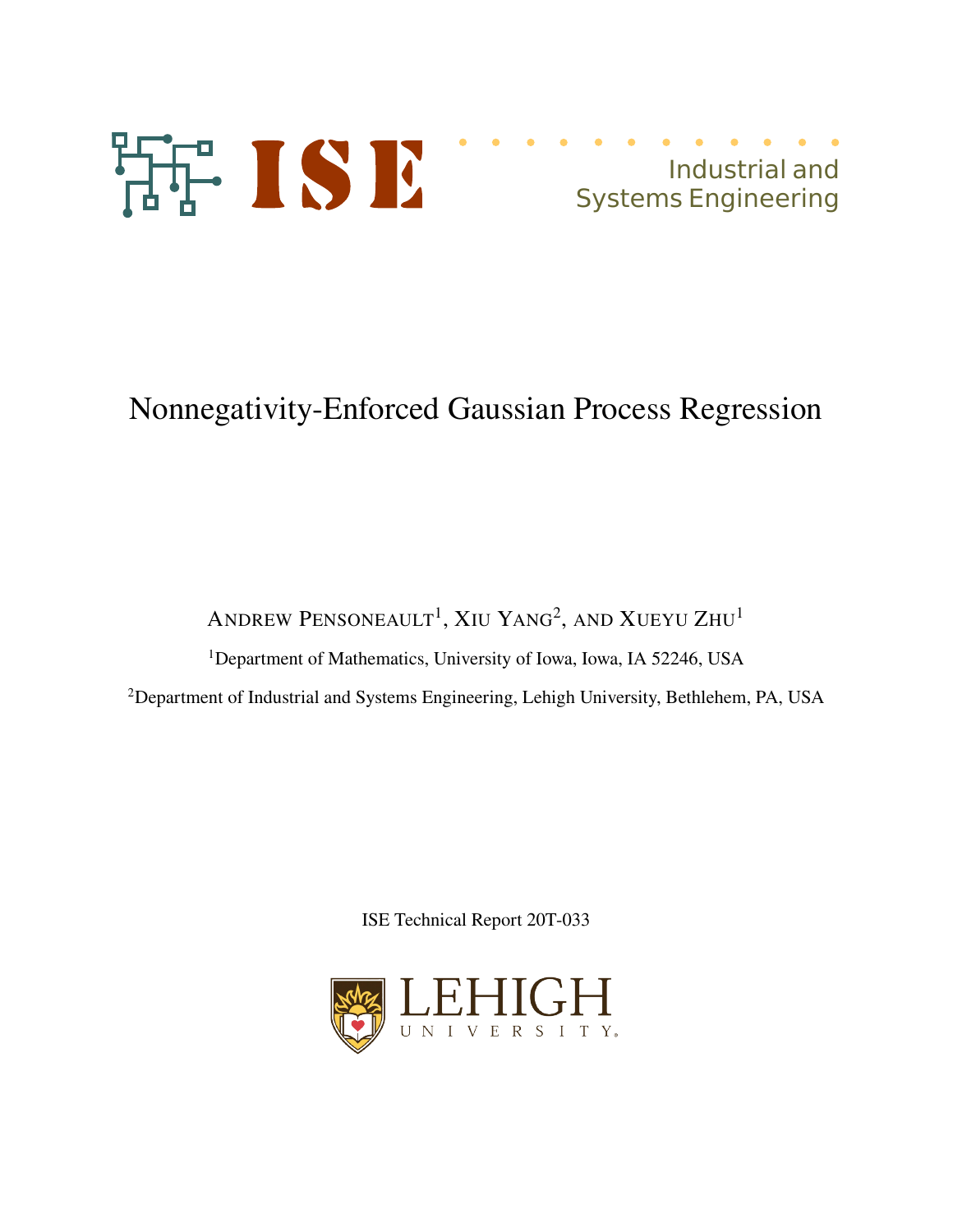### Theoretical & Applied Mechanics Letters 10 (2020) 182-187

Contents lists available at ScienceDirect

### Theoretical & Applied Mechanics Letters

journal homepage: www.elsevier.com/locate/taml



CrossMark

## Nonnegativity-enforced Gaussian process regression

Andrew Pensoneault<sup>a</sup>, Xiu Yang<sup>b,\*</sup>, Xueyu Zhu<sup>a,\*</sup>

<sup>a</sup> *Department of Mathematics, University of Iowa, Iowa, IA 52246, USA* <sup>b</sup> *Department of Industrial and Systems Engineering, Lehigh University, Bethlehem, PA 18015, USA*

### H I G H L I G H T S

• This method imposes non-negativity in Gaussian process regression in a probabilistic way.

• This method significantly narrows the confident interval in the prediction.

### A R T I C L E I N F O A B S T R A C T

*Article history:* Received 4 February 2020 Received in revised form 20 March 2020 Accepted 27 March 2020 Available online 7 May 2020

*Keywords:* Gaussian process regression Constrained optimization

Gaussian process (GP) regression is a flexible non-parametric approach to approximate complex models. In many cases, these models correspond to processes with bounded physical properties. Standard GP regression typically results in a proxy model which is unbounded for all temporal or spacial points, and thus leaves the possibility of taking on infeasible values. We propose an approach to enforce the physical constraints in a probabilistic way under the GP regression framework. In addition, this new approach reduces the variance in the resulting GP model.

©2020 The Authors. Published by Elsevier Ltd on behalf of The Chinese Society of Theoretical and Applied Mechanics. This is an open access article under the CC BY-NC-ND license (http://creativecommons.org/licenses/by-nc-nd/4.0/).

In many applications, evaluating a computational model can require significant computational resources and time. One approach to address this problem is to build a surrogate model with statistical emulators such as Gaussian processes (GP) regression [1]. We aim to design surrogate models that have low approximation error, and satisfy meaningful bounds on some physical properties. However, no such information is encoded in the standard GP regression method. Therefore, it can produce infeasible predictions.

Incorporating physical information in GP has been explored in many works of literature. For example, it is demonstrated in Ref. [2] that the mean prediction of a GP model satisfies a set of linear equality constraints provided the training data satisfy these constraints. A similar result holds for quadratic equality constraints under a transformation of the parameterization. Alternatively, linear equality constraints can be enforced by modeling the process as a transformation of an underlying function and imposing the constraints on that transformation [3].

\* Corresponding author.

Moreover, physical information in the form of differential operators can be incorporated in GP models [4–7].

Incorporating inequality constraints in a GP is more difficult, as the underlying process conditional on the constraints is no longer a GP [8]. To address this problem, several different approaches have been explored. The approach in Ref. [9] enforces inequality constraints at several locations and draws approximate samples from the predictive distribution with a data augmentation approach. Linear inequality functional (such as monotonicity) are enforced via virtual observations at several location within [10–14]. In Ref. [11], it is shown that when linear inequality constraints are applied to a finite set of points in the domain, the process conditional on the constraints is a compound GP with a truncated Gaussian mean. In Ref. [8, 15, 16], linear inequality constraints are enforced on the entire domain instead of a finite set of points by making a finite-dimensional approximation of the GP and enforcing the constraints through the choice of the associated approximation coefficients.

In this work, we focus on enforcing non-negativity in the GP model. This is a requirement for many physical properties, e.g., elastic modulus, viscosity, density, and temperature. We propose to impose this inequality constraint with high probability

http://dx.doi.org/10.1016/j.taml.2020.01.036



**Letter**

*E-mail address:* xiy518@lehigh.edu (X. Yang), xueyu-zhu@uiowa.edu (X. Zhu).

<sup>2095-0349/© 2020</sup> The Authors. Published by Elsevier Ltd on behalf of The Chinese Society of Theoretical and Applied Mechanics. This is an open access article under the CC BY-NC-ND license (http://creativecommons.org/licenses/by-nc-nd/4.0/).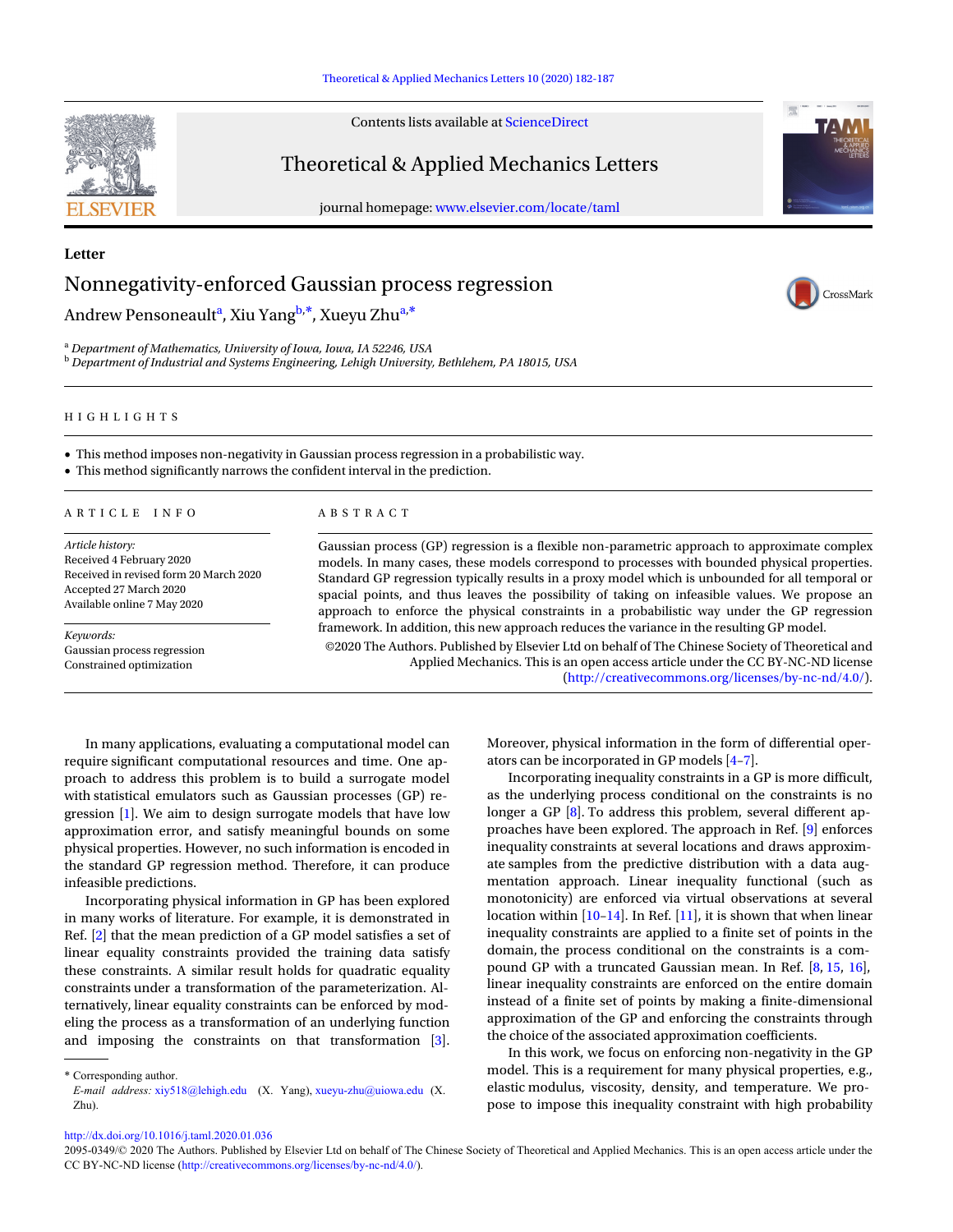via selecting a set of constraint points in the domain and imposing the non-negativity on the posterior GP at these points. In addition to enforcing non-negativity, this approach improves accuracy and reduces uncertainty in the resulting GP model.

The paper is organized as follows. We review the standard GP regression framework first, then present our novel approach to enforce non-negativity in GP regression, and provide numerical examples at last.

the values of the target function, where  $y^{(i)} \in \mathbb{R}$  are observations at locations  $X = \{x^{(i)}\}_{i=1}^N$  where  $x^{(i)}$  are *d*-dimensional vectors in the domain  $D \in \mathbb{R}^d$ . We aim to use a GP  $Y(\cdot, \cdot) : D \times \Omega \to \mathbb{R}$  to ap-We introduce the framework for GP regression based on the descriptions in Ref. [17]. Assume we have  $\boldsymbol{y} = (y^{(1)}, y^{(2)},..., y^{(N)})^{\mathrm{T}}$  as proximate the underlying target function. Typically,  $Y(x)$  is denoted as

$$
Y(x) \sim \mathcal{GP}\left[\mu(x), \mathcal{K}\left(x, x'\right)\right],\tag{1}
$$

where  $\mu(\cdot) : D \to \mathbb{R}$  and  $\mathcal{K}(\cdot, \cdot) : D \times D \to \mathbb{R}$  are the associated mean function and covariance function, i.e

$$
\mu(x) = \mathbb{E}[Y(x)],\tag{2}
$$

$$
\mathcal{K}(x,x') = \mathbb{E}[Y(x) - \mu(x)] [Y(x') - \mu(x')]. \tag{3}
$$

distributed Gaussian noise term  $\epsilon$  with variance  $\sigma_n^2$ : A widely used kernel is the standard squared exponential covariance kernel with an additive independent identically

$$
\mathcal{K}(x,x') = \sigma^2 \exp\left(\frac{-\left|\left|x-x'\right|\right|_2^2}{2l^2}\right) + \sigma_n^2 \delta_{x,x'},\tag{4}
$$

where  $\delta_{x,x'}$  is a Kronecker delta fuction,  $l$  is the length-scale, and  $\sigma^2$  is the signal variance. In general, by assuming zero mean function  $\mu(x) \equiv 0$ , we use  $\theta = (\sigma, l, \sigma_n)$  to denote the hyperparameters, and they are determined based on the training data.

Define  $K = \left[ \mathcal{K} \left( x^{(i)}, x^{(j)} \right) \right]_{ij}, \quad \mu = \left[ \mu \left( x^{(1)} \right), \mu \left( x^{(2)} \right), \dots, \mu \left( x^{(N)} \right) \right]^{T}$ and  $k(x') = [\mathcal{K}(x^{(i)}, x')]_i - \sigma^2_{n \sum x^{(i)}, x'}$ . The posterior predictive distri-*Y* (*x*<sup>\*</sup>) |*x*<sup>\*</sup>, *<i>y***,** *X* ∼  $\mathcal{N}$  [*y*<sup>\*</sup> (*x*<sup>\*</sup>), *s*<sup>2</sup> (*x*<sup>\*</sup>)], where bution of the output  $y^*$ given the training set is

$$
y^*(x^*) = \mu(x^*) + k(x^*)^T K^{-1} (\mathbf{y} - \boldsymbol{\mu}),
$$
\n(5)

$$
s^{2}(x^{*}) = \sigma^{2}(x^{*}) - k(x^{*})^{\mathrm{T}} K^{-1} k(x^{*}).
$$
\n(6)

One approach to determine the hyperparameters  $\theta$  is to minimize the negative marginal log-likelihood [17]:

$$
-\lg[p(\mathbf{y}|X,\theta)] = \frac{1}{2} \left[ (\mathbf{y} - \boldsymbol{\mu})^{\mathrm{T}} K^{-1} (\mathbf{y} - \boldsymbol{\mu}) + \lg|K| + N \lg(2\pi) \right]. \tag{7}
$$

In particular, we enforce the non-negativity in the quantity of interest. We minimize the negative marginal log-likelihood function in Eq. (7) while requiring that the probability of violating the constraints is small. More specifically, for 0 < *η* ≪ 1, we impose the following constraint:

$$
P[(Y(x)|x, y, X) < 0] \le \eta, \quad \text{for all} \quad x \in D. \tag{8}
$$

This differs from other methods in the literature, which enforce

the constraint via truncated Gaussian assumption [8], or use a bounded likelihood function and perform inference based on the Laplace approximation and expectation propagation [18]. In contrast, our method retains the Gaussian posterior of standard GP regression, and only requires a slight modification of the existing cost function. As  $Y(x)|x$ , *y*, *X* follows a Gaussian distribution, this constraint can be rewritten in terms of the posterior mean *y* \* and posterior standard deviation *s*:

$$
y^*(x) + \Phi^{-1}(\eta)s(x) \ge 0
$$
, for all  $x \in D$ , (9)

where  $\varPhi^{-1}$  is the inverse cumulative density function (CDF) of a standard Gaussian random variable. In this work, we set  $\eta = 2.2\%$ for demonstration purpose, and consequently  $\Phi^{-1}(\eta)$  = -2, i.e., two standard deviations below the mean is still nonnegative. Therefore, we minimize the negative log-likelihood cost function subject to constraints on the posterior mean and standard deviation:

$$
\underset{\theta}{\text{argmin}} \quad -\lg[p(\mathbf{y}|X,\theta)],\tag{10}
$$

s.t. 
$$
y^*(x) - 2s(x) \ge 0
$$
 for all  $x \in D$ . (11)

constraint points  $X_c = \{x_c^{(i)}\}_{i=1}^m$ . Of note, these constraint points We note that Eq.  $(11)$  is a functional constraint and thus can be difficult to enforce. Instead, we enforce Eq.  $(11)$  on a set of play similar roles as the aforementioned virtual observations [10–14].

Meanwhile, in practice, a heuristic on the distance of the posterior mean of the GP from the training data is applied to stabilize the optimization algorithm, as such to guarantee that it results in a model that fits measurement data. Subsequently, to obtain the constrained GP, we solve the following constrained minimization problem:

$$
\underset{\theta}{\text{argmin}} \quad -\lg[p(\mathbf{y}|X,\theta)],\tag{12}
$$

s.t. 
$$
0 \le y^* (x_c^{(i)}) - 2s (x_c^{(i)})
$$
, for all  $i = 1, 2, ..., m$ , (13)

$$
0 \le \epsilon - |y^{(j)} - y^* (x^{(j)})|, \text{ for all } j = 1, 2, ..., n,
$$
 (14)

where  $\epsilon > 0$  is chosen to be sufficiently small. In the this paper, we set  $\epsilon$  = 0.03. The last constraint is chosen so that the given solution fits the data sufficiently well.

We remark that compared with unconstrained optimization, constrained optimization is in general more computationally expensive [19]. However, if non-negativity approximation of the target function is crucial for the underlying applications, one may weigh less on the efficiency in order to get more reliable and feasible approximation within the computational budget.

over a set of test points  $\boldsymbol{X}_T = \left\{ x_T^{(i)} \right\}_{i=1}^{N_T}$ . We present numerical examples to illustrate the effectiveness of our method. We measure the relative  $l_2$  error between the posterior mean  $y^*$  and the true value of the target function  $f\!(x)$ 

$$
E = \sqrt{\frac{\sum_{i=1}^{N_T} \left[ y^* \left( x_T^{(i)} \right) - f \left( x_T^{(i)} \right) \right]^2}{\sum_{i=1}^{N_T} f \left( x_T^{(i)} \right)^2}}.
$$
(15)

For the examples below, we use  $N_T$  = 1000 equidistant test points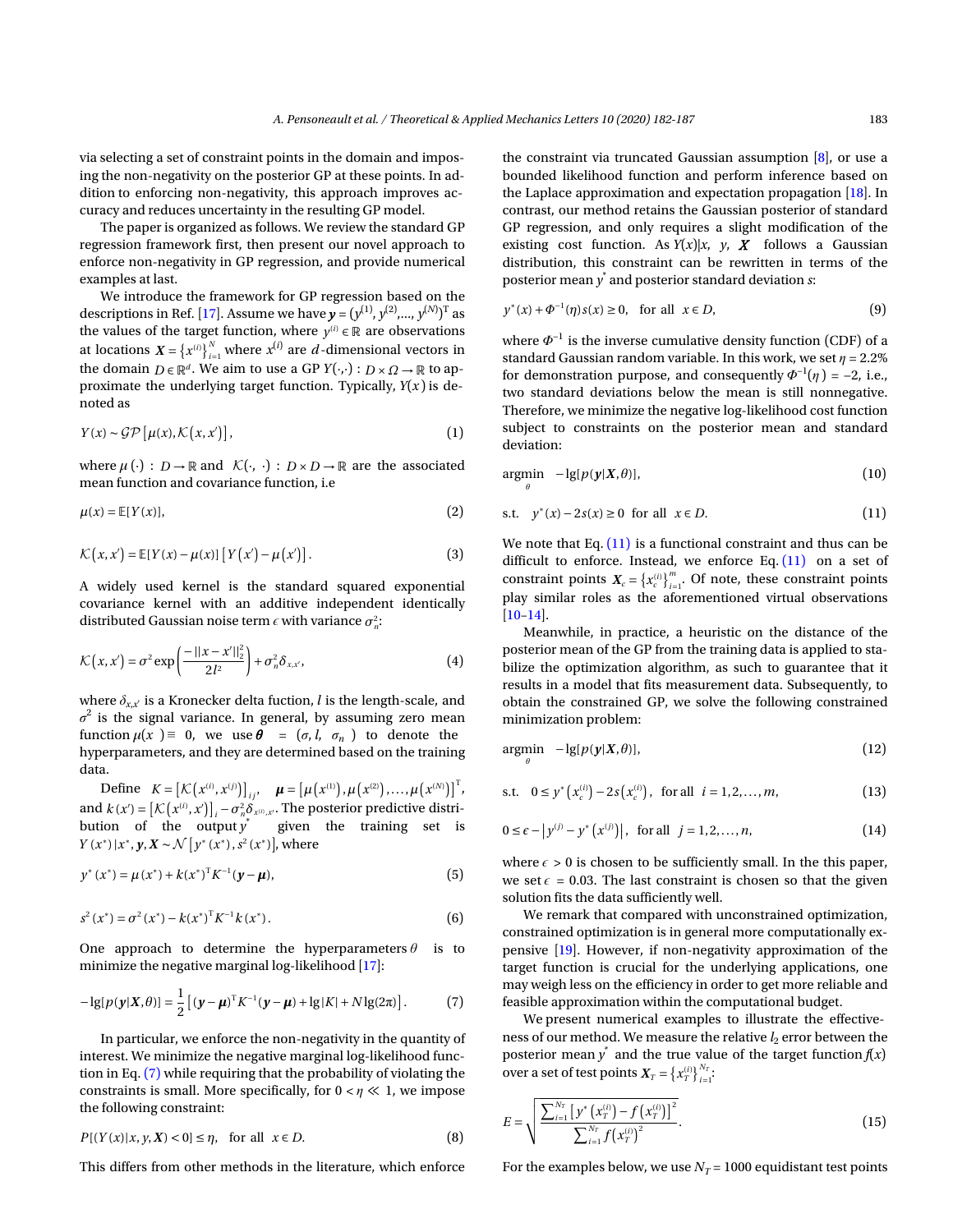over the domain *D* . We use the standard squared exponential covariance kernel as well as a zero prior mean function  $\mu(x) = 0$ . We solve the unconstrained log-likelihood minimization problem in MATLAB using the GPML package [20]. For the constrained optimization, we use the fmincon from the MATLAB Optimization Toolbox based on the built-in interior point algorithm [21].

**Remark** *If the method results in convergence to an infeasible solution*, *the optimization is performed again with another random initial guess* (*with a standard Gaussian noise added to the base initial condition,*  $\theta_0 = [\lg(l), \lg(\sigma), \lg(\sigma_n)] = (-3, -3, -10)$ .

### **Example 1**

Consider the following function:

$$
f(x) = \frac{1}{1 + (10x)^4} + \frac{1}{2} \exp\left[-100\left(x - \frac{1}{2}\right)^2\right], \quad x \in [0, 1].
$$

For our tests on this example, the training point set is

$$
\left\{x^{(i)}\right\}_{i=1}^7 = \left\{\frac{j-1}{5} + \epsilon_j\right\}_{j=1}^6 \cup \left\{\frac{1}{2}\right\},\
$$

where  $\epsilon_j$  ∼  $\mathcal{N}(0, 0.03^2)$  for  $j = 2, 3, 4, 5$  and  $\epsilon_1 = \epsilon_6 = 0$ . We chose  $m = 30$  equidistant points over the domain as our constraint points.

Figure 1a shows the posterior mean of the unconstrained GP with 95% confidence interval. It can be seen that on [0.65, 0.85], the posterior mean violates the non-negativity bounds with a large variance. In contrast, the posterior mean of the constrained GP in these regions no longer violates the constraints, as shown in Fig. 1b. Besides, the confidence interval is reduced dramatically after the non-negativity constraint is imposed.

To illustrate the robustness of the algorithm, we repeat the same experiment on 100 different training data sets as in Ref. [4]. Figure 2a illustrates the distribution of the relative  $l_2$  error over the 100 trials. It is clear that incorporating the constraint tends to result in a lower relative error in the posterior mean statistically. Figure 2b compares the percentage of the posterior mean over the test points that violate non-negativity constraint over the 100 trails. There is a large portion of the posterior mean by the unconstrained GP that violates the non-negativity, while the constrained GP preserves the non-negativity very well.

### **Example 2**

Consider the following function:

$$
f(x) = \frac{1}{100} + \frac{5}{8} (2x - 1)^4 \left[ (2x - 1)^2 + 4\sin(5\pi x)^2 \right], \ x \in [0, 1].
$$

We train our constrained and unconstrained GP models over 14 training points at locations:

$$
\left\{x^{(i)}\right\}_{i=1}^{14} = \left\{\frac{j-1}{11} + \epsilon_j\right\}_{j=1}^{12} \cup \{0.075, 0.925\},\,
$$

where  $\epsilon_j \sim \mathcal{N}(0, 0.03^2)$  for  $j = 2, 3, ..., 11$  and  $\epsilon_1 = \epsilon_{12} = 0$ . We choose  $m = 31$  equidistant points in the domain as our constraint points.

Figure 3a shows a 95% confidence interval around the posterior mean of the unconstrained GP. Notice that the posterior mean is less than zero near neighborhoods of 0.8. In contrast, the constrained GP doesn't violate the constraints as shown in Fig. 3b. The confidence interval of the posterior mean is also much narrower, which illustrates the advantage of incorporating the constraints.

Again, to show the robustness of the algorithm, we repeat the same experiment on 100 trials. Figure 4a shows the relative  $l_2$  error over 100 trials. The constrained GP has a histogram more heavily weighted towards lower relative error in the posterior mean, compared to the unconstrained GP. Figure 4b shows that the posterior mean of the unconstrained GP violates the nonnegativity condition more frequently.

### **Example 3**

The Korteweg−de Vries (KdV) [22] equation can be used to describe the evolution of solitons, which are characterized by the following properties: (1) invariant shape; (2) approaches a constant as  $t \to \infty$ ; (3) strong interactions with other solitons. We consider the KdV equation in the following form

 $u_t(x, t) - 6u(x, t)u_x(x, t) + u_{xxx}(x, t) = 0.$ 



**Fig. 1.** Posterior mean and the corresponding 95% confidence interval of the GP models in example 1. **a** Unconstrained GP. **b** Constrained GP.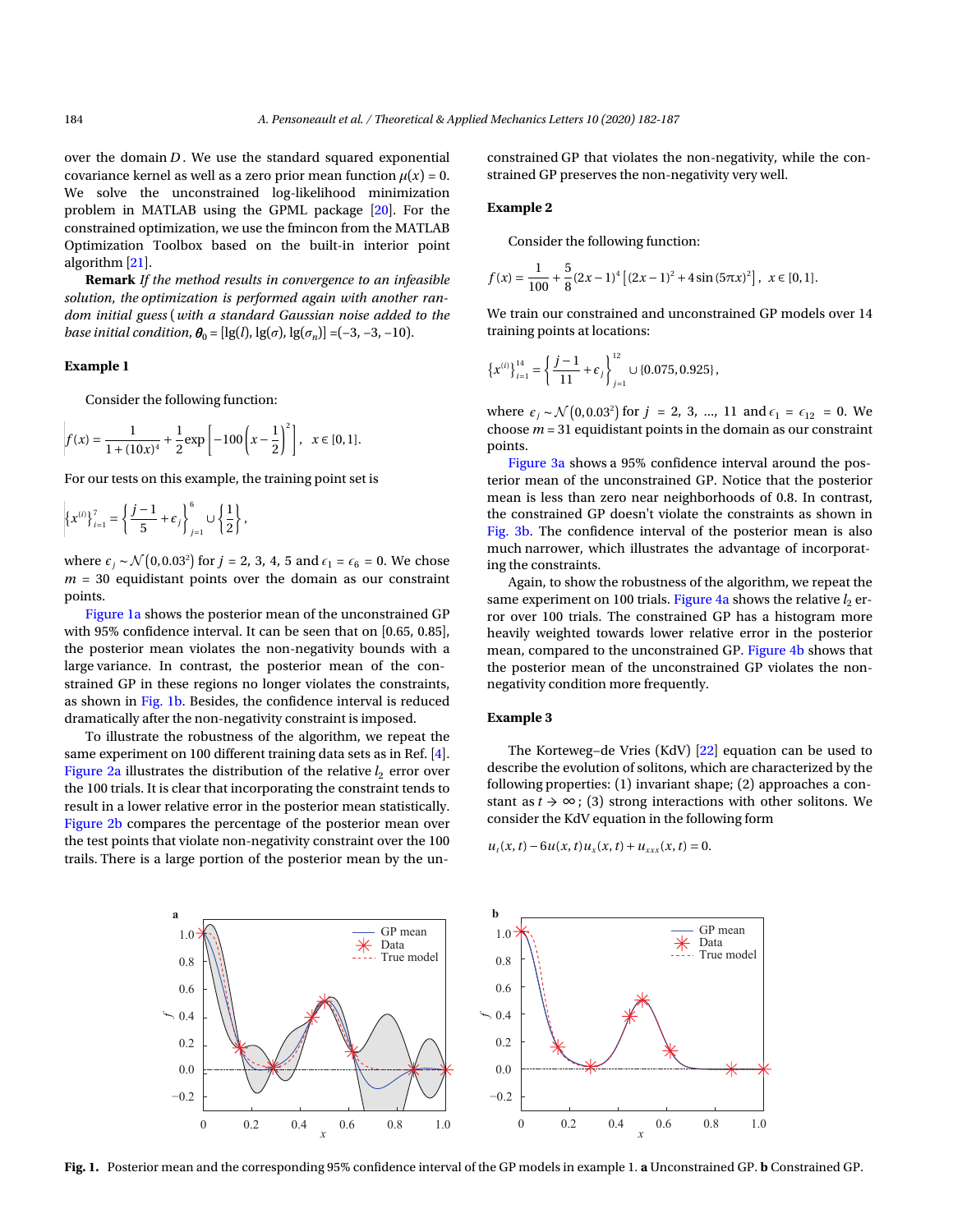

**Fig. 2.**  $\,$  a Normalized histogram associated with the  $l_2$  relative error between the GP mean and the true function over the test set based on 100  $\,$ different training sets. **b** Normalized histogram associated with the percentage of the posterior mean over test points that violate the non-negativity constraint.



**Fig. 3.** Posterior mean and the corresponding 95% confidence interval of the GP models in example 2. **a** Unconstrained GP. **b** Constrained GP.



**Fig. 4.**  $\,$  a Normalized histogram associated with the  $l_2$  relative error between the GP mean and the true function over the test set based on 100  $\,$ different training sets. **b** Normalized histogram associated with the percentage of the posterior mean over test points which violate the non-negativity constraint.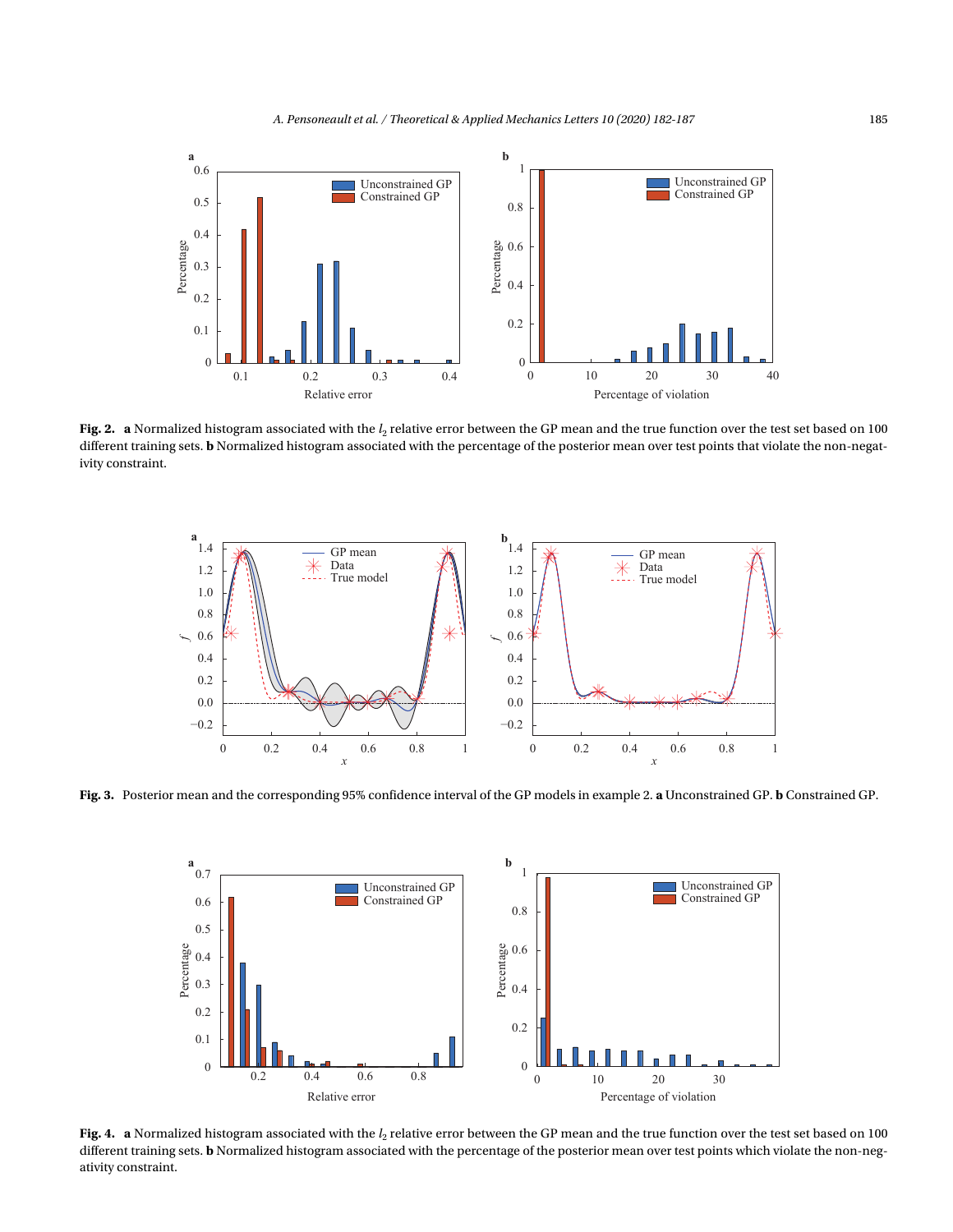

**Fig. 5.** Posterior mean and the corresponding 95% confidence interval of GP models approximating the two-soliton interacting system at *t* = −1 for a set training data set. **a** Unconstrained GP. **b** Constrained GP.



**Fig. 6.**  $\,$  a Normalized histogram associated with the  $l_2$  relative error between the GP mean and the true function over the test set based on 100  $\,$ different training sets. **b** Normalized histogram associated with the percentage of the posterior mean over test points that violate the non-negativity constraint.

Under several assumptions on the form of *u*, an analytic solution can be found. For the case of two solitons, a (normalised) solution can be found in Ref. [22]:

$$
u(x,t) = \frac{12[3 + 4\cosh(2x - 8t) + \cosh(4x - 64t)]}{8[3\cosh(x - 28t) + \cosh(3x - 36t)]^2}.
$$
 (16)

For this equation,  $u(x, t) > 0$  for all  $x, t \in \mathbb{R}$ , we aim to approximate  $u(x, −1)$  using GP.

We train our constrained and unconstrained GP model based on 13 training points at locations:

$$
\left\{x^{(i)}\right\}_{i=1}^{13} = \left\{-10 + 15\frac{j-1}{10} + \epsilon_j\right\}_{j=1}^{11} \cup \{-1.4, -8.4\},\
$$

where  $\epsilon_j \sim \mathcal{N}(0, 0.3^2)$  for  $j = 2, 3, ..., 10$  and  $\epsilon_1 = \epsilon_{11} = 0$ . We choose  $m = 40$  equidistant points in the domain as our constraint points.

As can be seen in Fig. 5, the unconstrained GP violates nonnegativity around *x* = −7, which is avoided in the constrained GP. More importantly, the confidence interval of the resulting GP is dramatically reduced by imposing non-negativity constraint. In addition, Fig. 6a shows that the relative error is significantly reduced when we incorporate the non-negativity information. Of note, in this case, because the majority of the test points are near zero, the relative error is much more sensitive to approximation errors in these regions. Figure 6b illustrates that the constrained GP preserves the non-negativity with very high probability while the unconstrained GP violates the non-negativity much more frequently.

In this paper, we propose a novel method to enforce the nonnegativity constraints on the GP in the probabilistic sense. This approach not only reduces the difference between the posterior mean and the ground truth, but significantly lowers the variance, i.e., narrows the confidence interval, in the resulting GP model because the non-negativity information is incorporated. While this paper covers only the non-negativity bound, other inequality constraints can be enforced in a similar manner.

### **Acknowledgement**

X.Y. Zhu's work was supported by Simons Foundation. X. Yang's work was supported by the U.S. Department of Energy Office of Science, Office of Advanced Scientific Computing Re